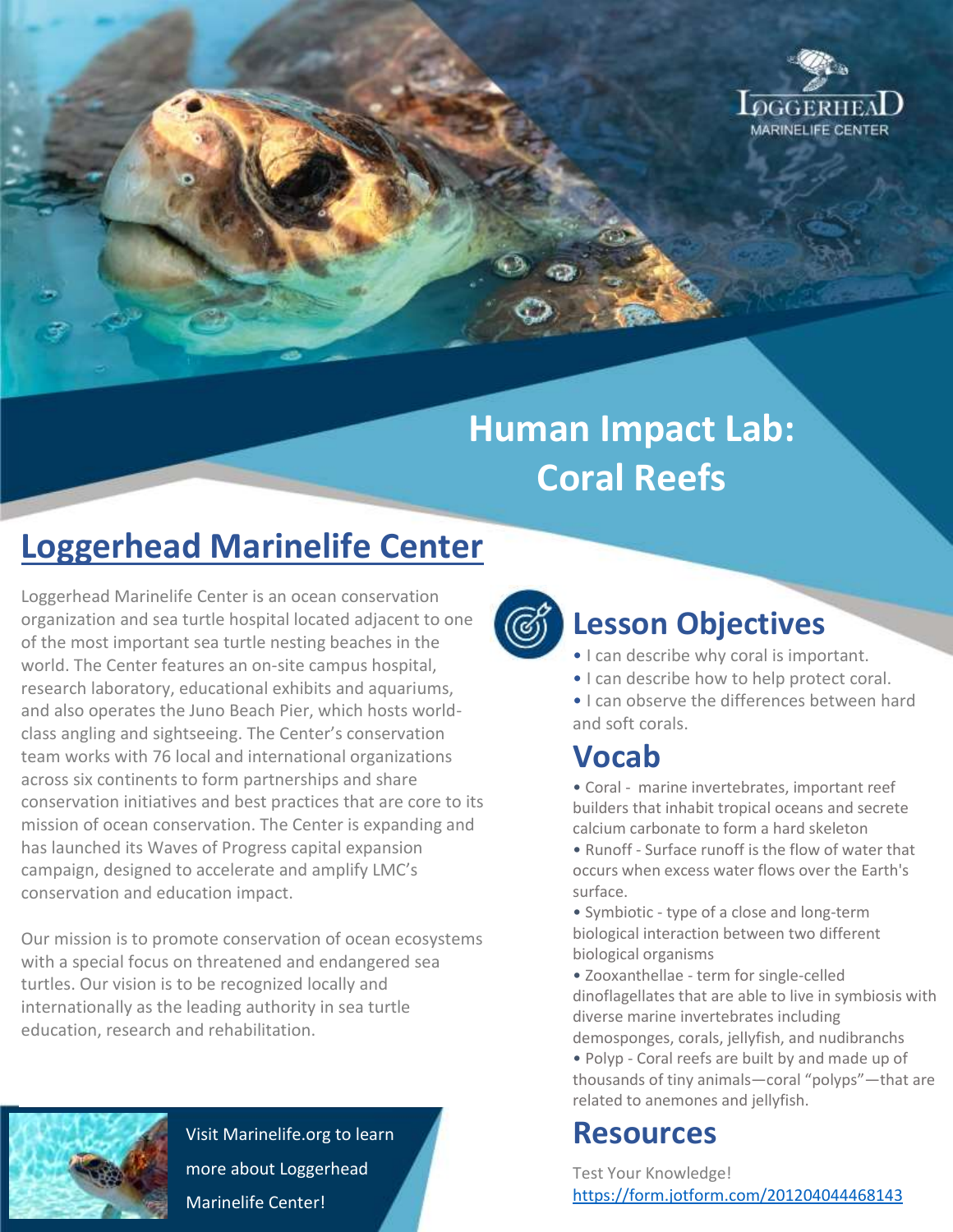#### **Virtual Dive**

Directions: Use the links provided to explore virtual dives on reefs from the Florida Keys! See if you can find the following items in a virtual underwater scavenger hunt!

Virtual Dive[: https://sanctuaries.noaa.gov/vr/florida-keys/](https://sanctuaries.noaa.gov/vr/florida-keys/)



Sergeant Major Image: [https://reefguide.org/carib/sergeantma](https://reefguide.org/carib/sergeantmajor.html) [jor.html](https://reefguide.org/carib/sergeantmajor.html)

Barracuda Image: [https://reefguide.org/carib/pixh](https://reefguide.org/carib/pixhtml/barracuda5.html) [tml/barracuda5.html](https://reefguide.org/carib/pixhtml/barracuda5.html)

Brain Coral Image: [https://reefguide.org/carib/boulderbraincoral.html](https://reefguide.org/carib/boulderbraincoral.html?search=brain+coral&area=caribbean) [?search=brain+coral&area=caribbean](https://reefguide.org/carib/boulderbraincoral.html?search=brain+coral&area=caribbean)



Sea Fan Image: [https://reefguide.org/carib/pixhtml/comm](https://reefguide.org/carib/pixhtml/commonfan5.html) [onfan5.html](https://reefguide.org/carib/pixhtml/commonfan5.html)



Tube Sponge Image: [https://reefguide.org/carib/pixhtml/yellow](https://reefguide.org/carib/pixhtml/yellowtube1.html) [tube1.html](https://reefguide.org/carib/pixhtml/yellowtube1.html)